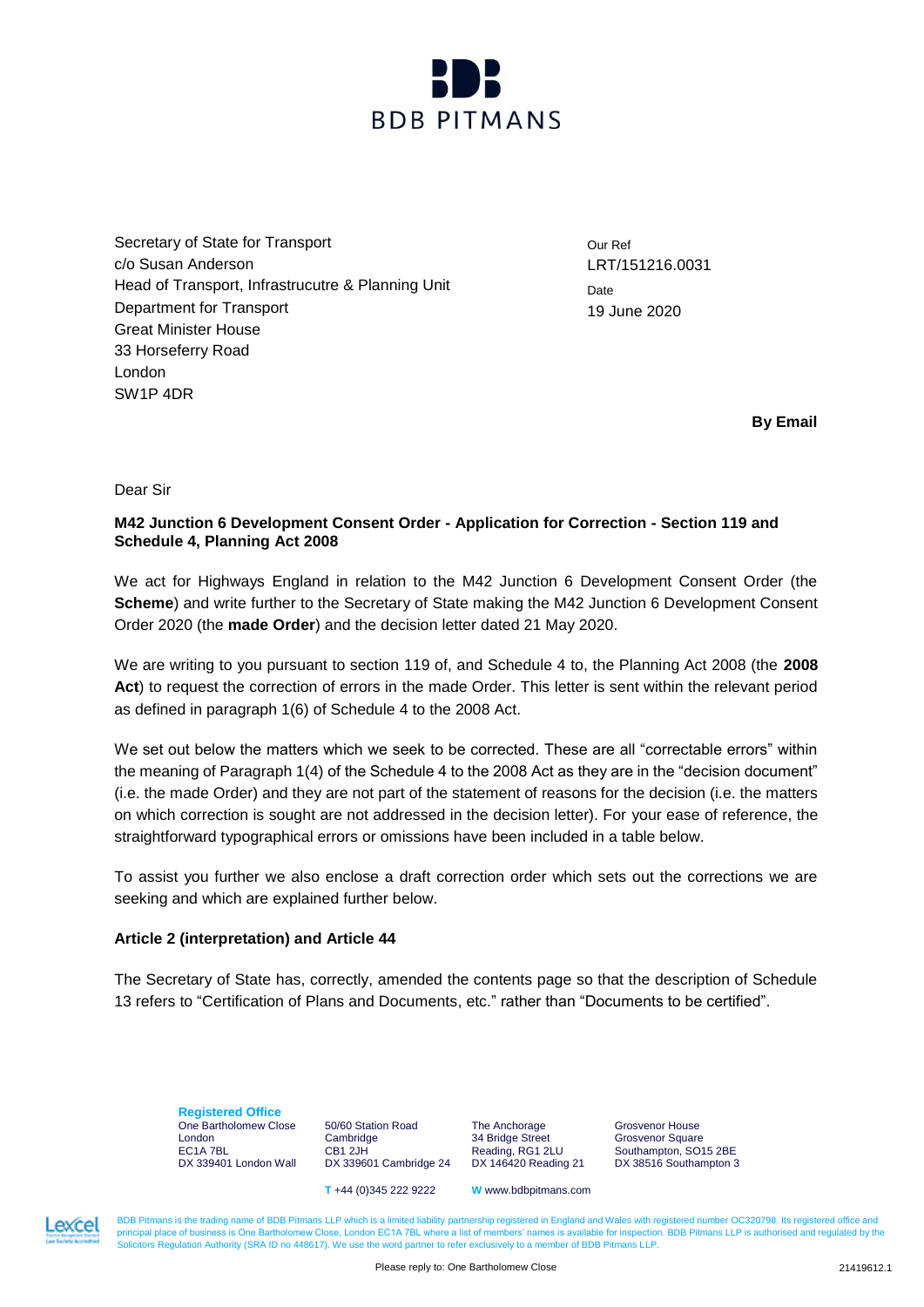

This amendment, however, has not been carried through to the relevant definition in article 2 for each document or plan that is listed in Schedule 13 and is to be certified by the Secretary of State, which still uses the incorrect title for Schedule 13 as can be seen in the example below.

The definition of "crown land plans" in the made Order reads:

""*crown land plans" means the plans listed in Schedule 13 (documents to be certified) and certified as the crown land plans by the Secretary of State for the purposes of this Order*." (our emphasis)

The underlined text in each relevant definition should state "(*certification of plans and documents, etc.)*". For the avoidance of any doubt the definitions which need correcting are as follows:

"book of reference" "classification of road plans" "crown land plans" "engineering drawings and sections" "environmental statement" "the land plans" "streets, rights of way and access plans" "works plans"

Accordingly, we are of the opinion that these are correctable errors and would request that the definitions of the above listed plans and documents in Article 2 are corrected to read "(*certification of plans and documents, etc*.)" rather than "(*documents to be certified*").

A similar consequential change also needs to be made to Article 44(1) of the made Order which is picked up in the table below.

# **Article 22 (Protective work to buildings) of the made Order**

Article 22(3) of the made Order reads:

"*22.—(3) For the purpose of determining how the functions under this article are to be exercised the undertaker may enter and survey any building falling within paragraph (1) and any land within its curtilage, and place on, leave on and remove from the land any apparatus and equipment for use in connection with the survey.*" (our emphasis)

The term "land" (shown underlined) has been inserted in the made Order in place of the term "building", which was Highways England's proposed form of drafting, as the drafting made clear that "building" also included any land within its curtilage.

The revised version of article 22(3) could be read as restricting the power to place on, leave and remove any apparatus and equipment required for use in connection with the survey to just the land within the building's curtilage and not the building itself.

Highways England does not believe that this is the intended consequence of the drafting change and accordingly we would request that the drafting is corrected so it refers to *"any building falling within*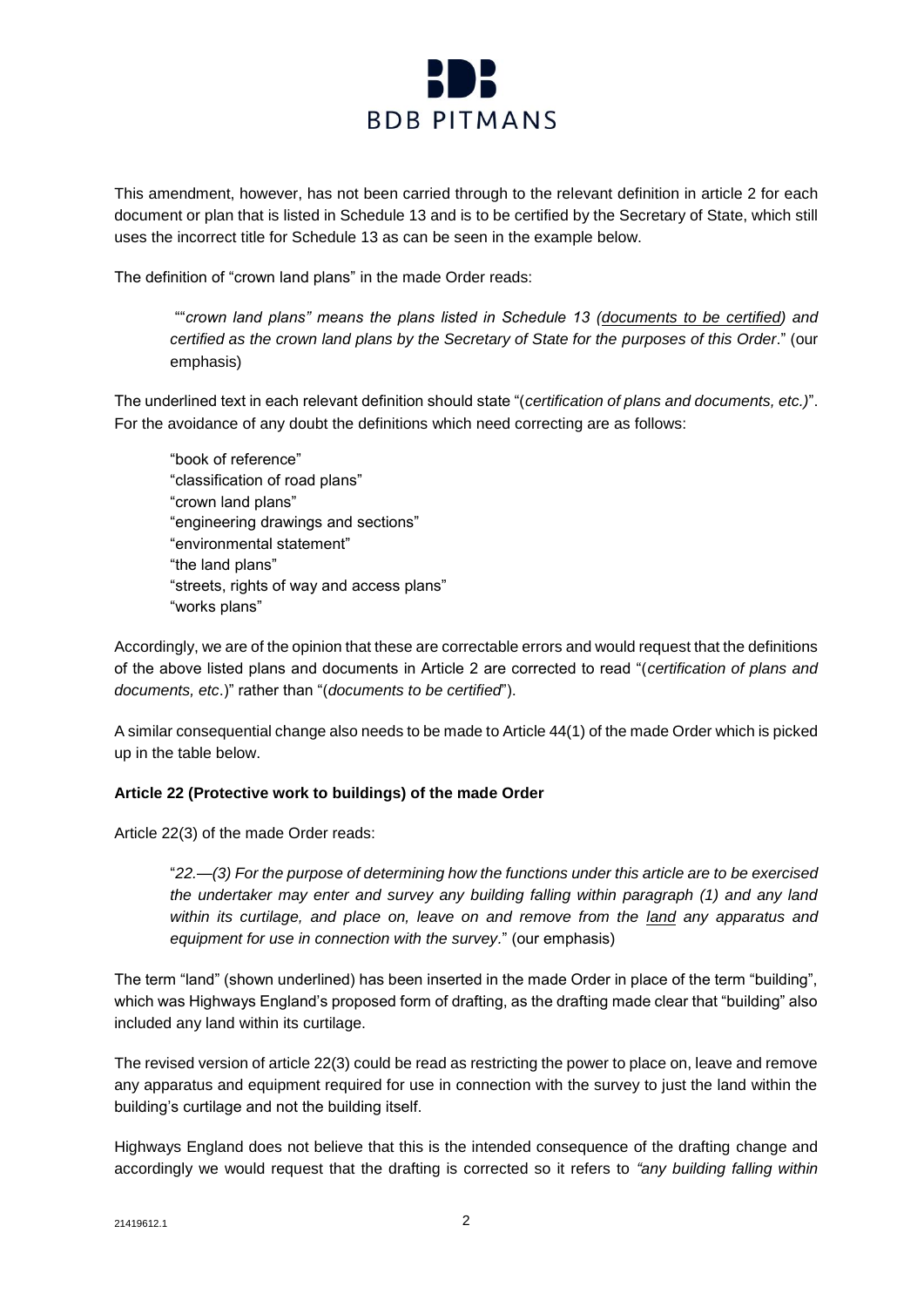

*paragraph (1) and any land within its curtilage"* rather than "*the land*" to make clear that the article applies to both the building and the land within its curtilage which reflects the original meaning of the drafting.

## **Article 39 (Felling or lopping of trees and removal of hedgerows) of the made Order**

Article 39(1) of the made Order states:

"*39.—(1) Subject to paragraph (4), the undertaker may fell or lop any tree or shrub with the exception of ancient woodland within or overhanging land within the Order limits, or cut back its roots, if it reasonably believes it to be necessary to do so to prevent the tree or shrub —*

- a) *from obstructing or interfering with the construction, maintenance or operation of the authorised development or any apparatus used in connection with the authorised development; or*
- *(b) from constituting a danger to persons using the authorised development*." (our emphasis)

The drafting amendment (shown underlined) suggested by the Examining Authority (the **ExA**) and implemented by the Secretary of State in the made Order potentially means that Highways England cannot remove any tree which forms part of an ancient woodland within the order limits, even where that tree is within the proposed footprint of the authorised development. The term "ancient woodland" is not defined in the made Order.

Highways England does not believe that this is the intended consequence of the drafting as it is clear from the ExA's report that the ExA recommend that the order be made noting, notwithstanding the potential harm to ancient woodland, which the ExA considered was outweighed by the benefits of the Scheme. This is an explicit acknowledgement that ancient woodland would be felled and lopped if the order was to be made.

Highways England's view is that the ExA was concerned to protect ancient woodland from any damage caused by the exercise of the *general* powers conferred by article 39, rather than protect it from any impacts at all. There is no indication in the ExA's report that any of the authorised development set out in Schedule 1 to the made Order should be restricted in any way to avoid impacts on ancient woodland. Rather, paragraph 9.2.150 of the ExA's report clearly shows that the ExA was concerned regarding the general powers contained in Article 39. It is also clear from paragraph 9.2.153 of the report that the ExA recommended that Article 39 be changed '*to prevent the general powers of paragraph (1) being applied to ancient woodland*'.

It would appear that the intention of the ExA was to limit Highways England's powers in this regard to the proposals set out in *Ancient Woodland Clarifications and Proposed Additional Measures Technical Note* (Document 8.64) which explained how Highways England would seek to mitigate the loss of ancient woodland. The ExA acknowledges at 9.2.150 that these measures have subsequently been incorporated in the updated REAC and made binding through the OEMP.

We consider that the recommended drafting change to Article 39, as accepted by the Secretary of State in the made Order, is inconsistent both with the reasoning of the ExA as set out within the ExA's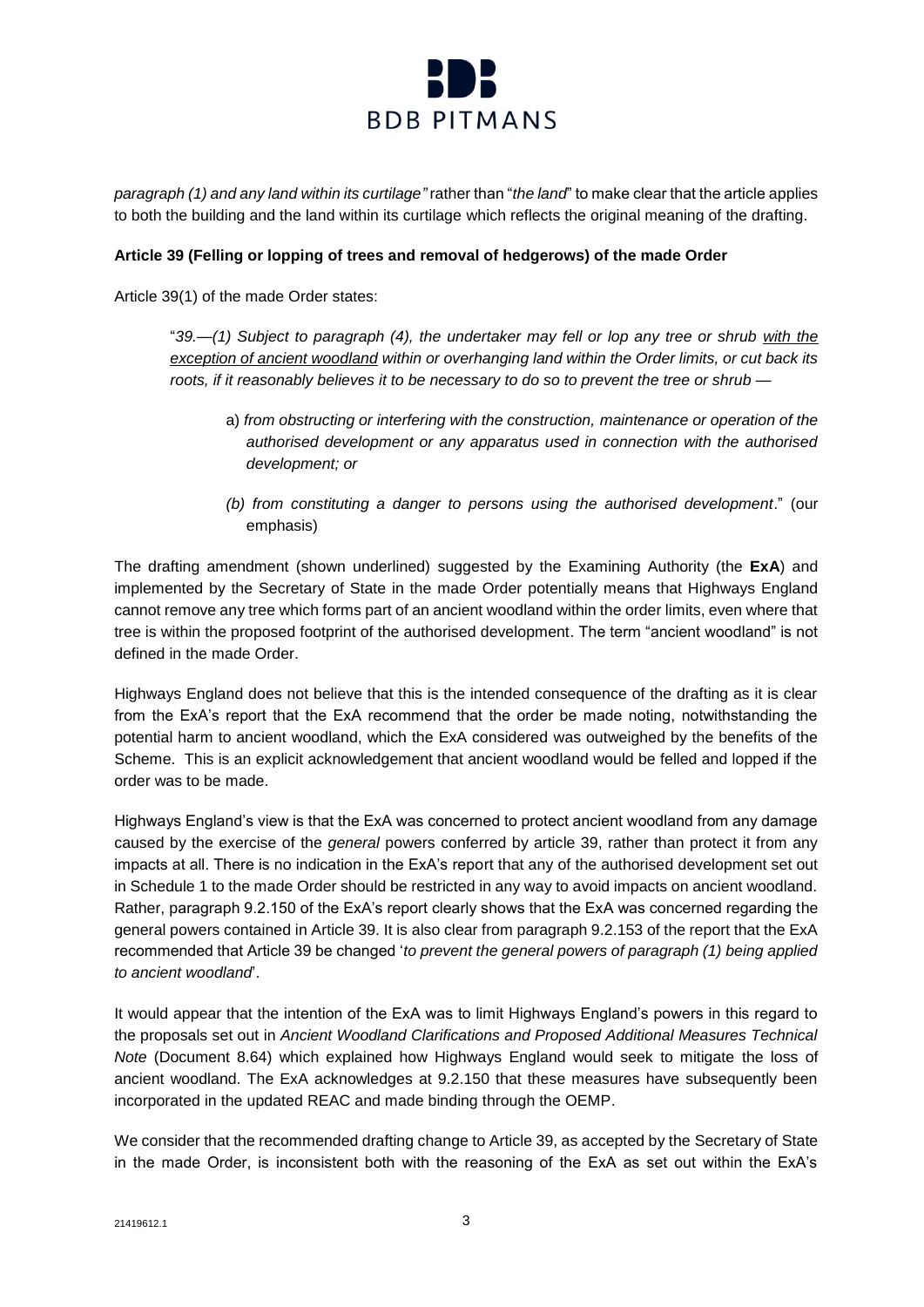

recommendation report and the effect and intention of the article, which is to allow for the felling and lopping of trees to be carried out in accordance with the authorised development.

The apparent contradiction between the ExA's recommendations and the drafting amendment can be seen from the following points:

- i. the ExA has not recommended, and the Secretary of State has not made, any change to the Limits of Deviation for Works Nos 3, 4 & 5, all of which necessitate the felling of trees within the ancient woodland;
- ii. the ExA confirmed that Article 39 as proposed in the draft Order "meets good practice point 6 of Advice Note 15";
- iii. the ExA has not recommended, and the Secretary of State has not made, any changes to requirement 4(3), obliging the CEMP to reflect the mitigation set out in the REAC which, as the ExA notes, includes the commitments given in document 8.64;
- iv. at paragraph 9.2.151, the ExA notes Highways England's submission at Issue Specific Hearing 7 (DCO 4) that Highways England would require the powers in article 39 to apply to ancient woodland. However, the ExA draws attention to paragraph 5.32 of NNNPS which states that the Secretary of State should not grant development consent for any development that would result in the loss or deterioration of irreplaceable habitats including ancient woodland unless the national need for and benefits of the development, in that location, clearly outweigh the loss;
- v. on this basis, the ExA concludes that, "*it is not considered appropriate to allow for further felling or lopping of ancient woodland beyond that which has specifically been considered*" (emphasis added). It is our client's view that this confirms the ExA's understanding that lopping/felling of some ancient woodland was permissible;
- vi. at paragraph 9.2.153 the ExA confirmed its recommendation that the article be amended, "*to prevent the general powers of paragraph (1) being applied to ancient woodland*" (emphasis added). This appears to imply that felling/lopping permitted to ancient woodland identified in the REAC, or within the LoDs for Work Nos. 3, 4 and 5, is acceptable.

It is noted that in the decision letter the Secretary of State makes no reference to the ExA's deliberations regarding its recommended drafting changes to this article.

The decision letter does confirm, at paragraph 56, that "*The Secretary of State agrees that the harm to ancient woodland weighs against the Order being made but considers that the national need for, and benefit of the development in that location, outweigh the loss*".

In light of the clear contradictions in the ExA's report highlighted above this does appear to be an error or omission which is correctable. Accordingly, suggested drafting changes have been included in the draft correction order to make it clear that Article 39 does not apply to ancient woodland that is within the Limits of Deviation for Works No 3, 4 or 5.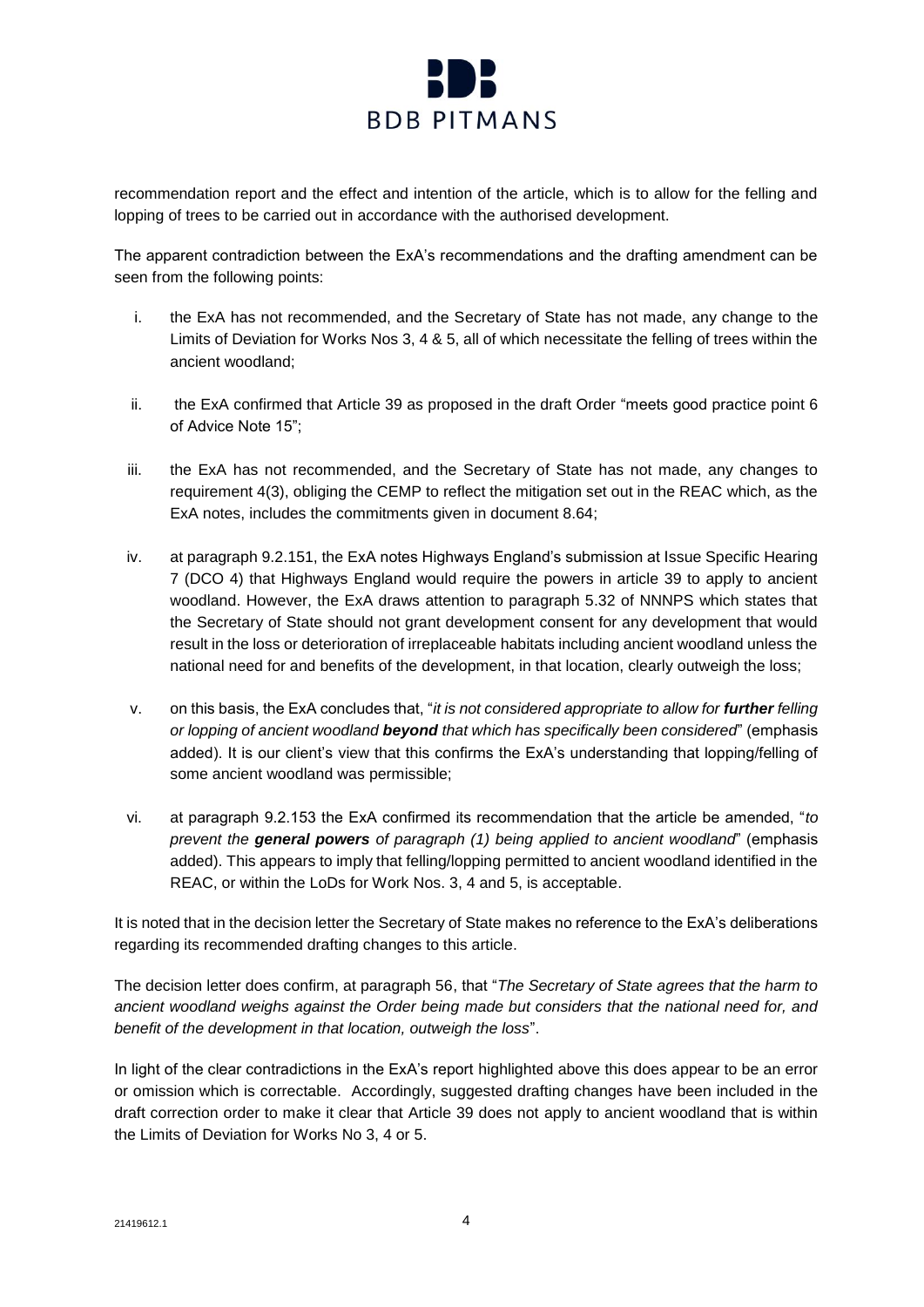

# *Schedule 2 - Requirement 10 (Traffic Management)*

The requirement was amended by the ExA as set out below (additional wording suggested by the ExA underlined).

(1) *"No part of the authorised development is to commence until a traffic management plan for that*  part has been submitted to and approved in writing by the Secretary of State, following *consultation with the relevant planning authority on matters related to its function and the Royal Mail*." (our emphasis)

This change was recommended by the ExA on the basis that the operation of the Royal Mail is in the public interest and this may be affected by the construction of the Scheme.

The ExA also stated, however, at paragraph 9.2.190:

"*Before inclusion in the DCO, if made, the ExA recommends that the SoS seek clarification from the Applicant and Royal Mail as to whether an agreement has been finalised, thereby negating the need to amend R10*."

The Secretary of State made such a request in its letter of the 7 April 2020 and Highways England's response to this letter explained that the agreement had been completed on 5 November 2019. Please see Highways England letter of 21 April 2020 submitted to the Department for Transport in response to this request. The agreement between the parties includes an obligation on Highways England to consult with the Royal Mail in respect of the traffic management plan.

In light of the recommendation in the ExA's report and the Secretary of State seeking clarification of this point, which was provided as explained above, this does appear to be an error or omission which is correctable. It is noted that in the decision letter the Secretary of State makes no reference to the Royal Mail

Accordingly, suggested drafting changes have been included in the draft correction order to remove the requirement to consult with the Royal Mail in respect of the traffic management plan.

### **Table of further corrections sought**

| <b>Provision</b>                                                                                                                                            | Correction                          | Justification                    |
|-------------------------------------------------------------------------------------------------------------------------------------------------------------|-------------------------------------|----------------------------------|
| Article $2 - (3)$ (a) to an affected<br>person directly, whether that<br>person's land or rights over land<br>have been adversely affected by<br>this Order | For "whether" substitute<br>"where" | To correct a typographical error |